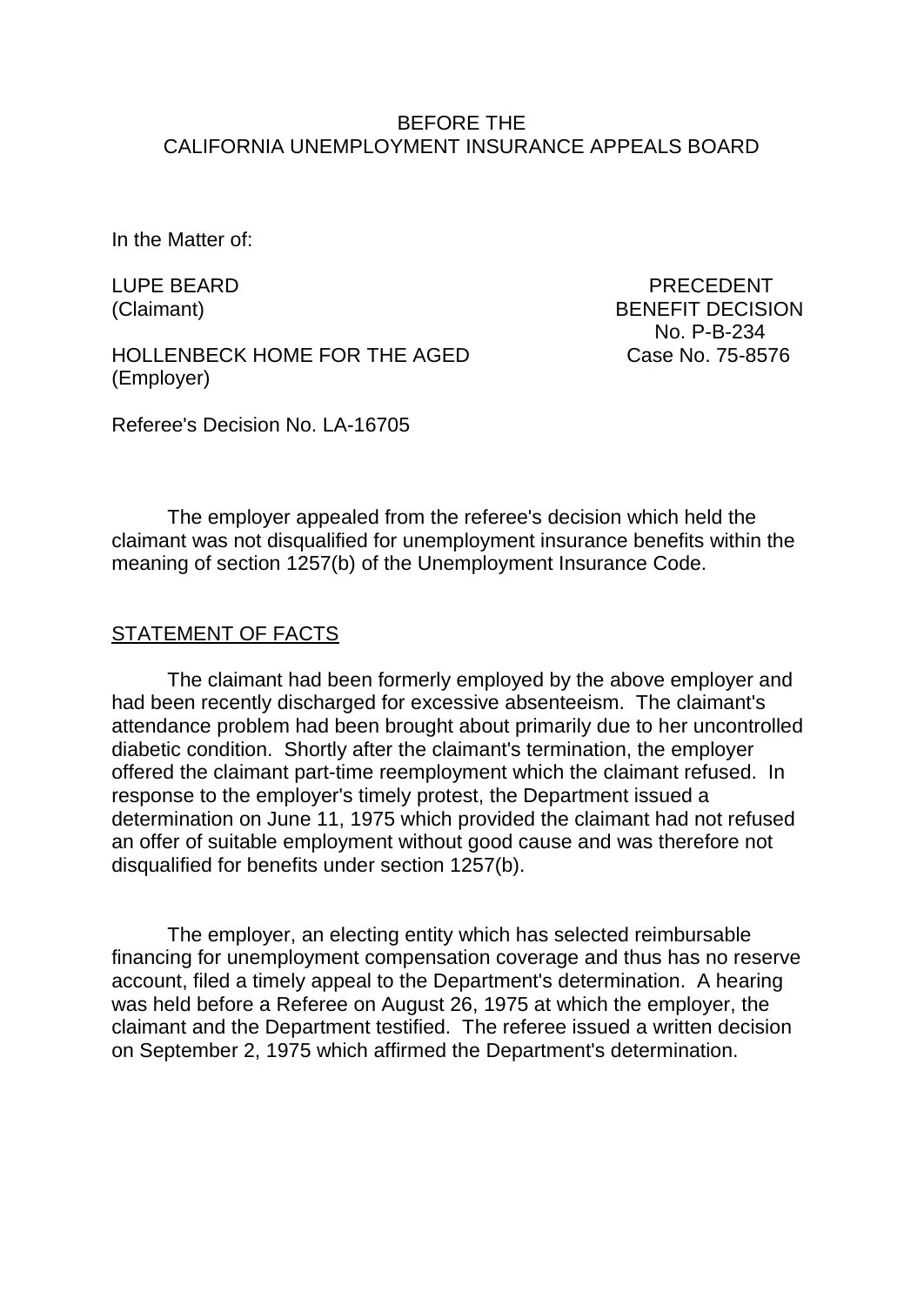It is from the referee's decision the employer has appealed to this Board.

## REASONS FOR DECISION

Although the employer has not specifically so requested, it must be presumed by virtue of its appeal to this Board that it seeks some type of relief in connection with benefit payments that have been made to the claimant in the past and those which may be made in the future.

To assure compliance with various conformity requirements of federal law, section 803 of the Unemployment Insurance Code was enacted. Subsection (a) of this section allows "entities" such as nonprofit organizations, state hospitals and institutions of higher learning, the right to elect one of the reimbursement methods of financing unemployment compensation coverage described in subsection (b) thereof in lieu of making contributions under the regular tax provisions of the code.

Therefore, an authorized entity which has made an election under code section 803(b) does not have a reserve account and is not obligated as a reserve account employer is required, to make regular contributions to the Unemployment Fund pursuant to the tax schedules set out in sections 977 and 978 of the code or contributions to the balancing account required by section 976.5.

Section 803(c) specifically makes inapplicable to an authorized entity which has made an election under section 803(b), code sections 1030, 1030.5, 1031, 1032 and 1032.5, and any other provision of the code which provides for the noncharging of benefits to the reserve account of an employer.

Section 1335 of the code provides in pertinent part that if a referee affirms a determination which has allowed benefits, such benefits shall be promptly paid regardless of any appeal which may thereafter be taken, and regardless of any action taken under section 1336 or otherwise by the director, Appeals Board, or other administrative body or by any court.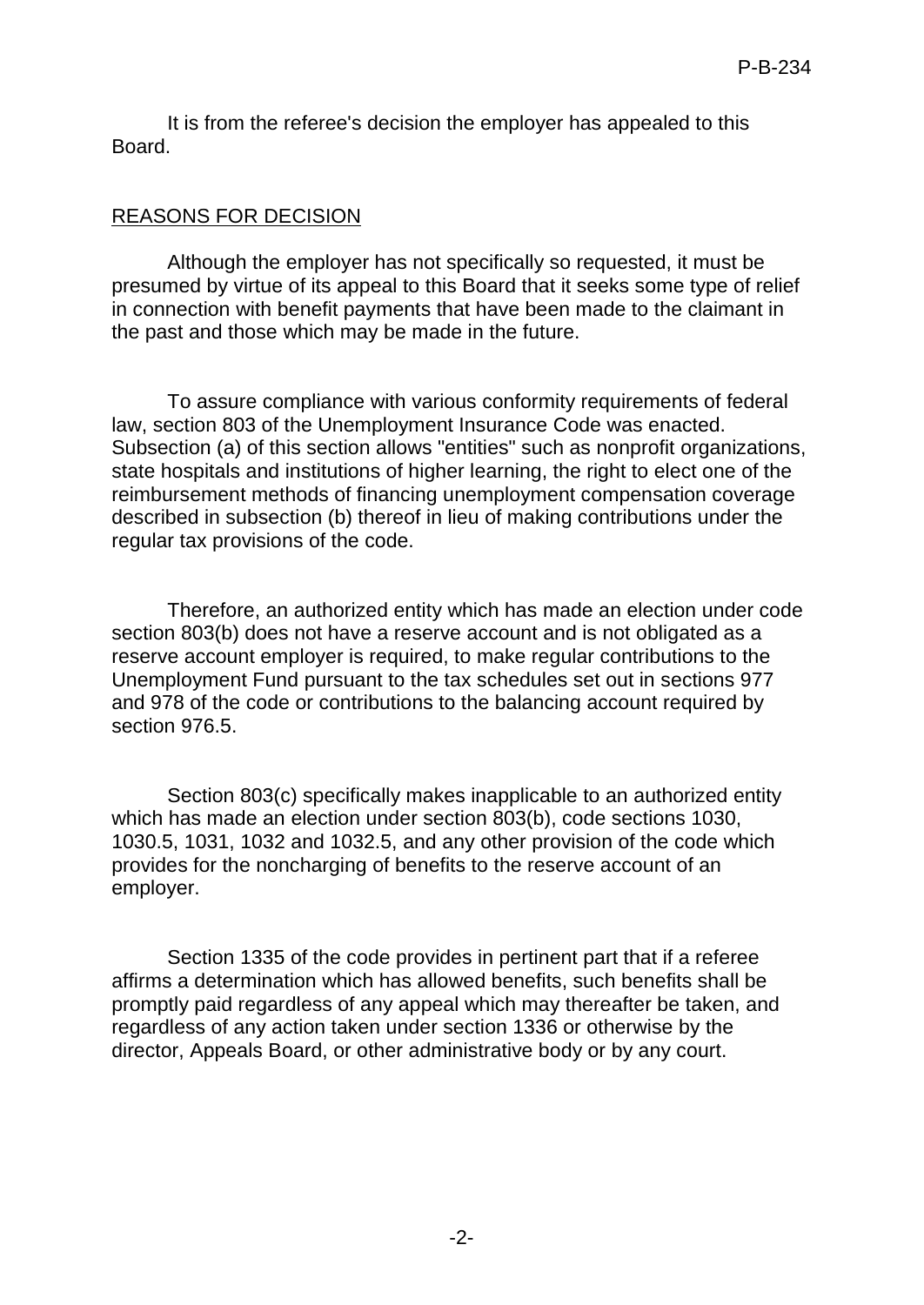This section also provides that if such determination is finally reversed, no employer's reserve account shall be charged with benefits paid because of that determination. This section does not, however, provide relief under such circumstances to employers who do not have a reserve account.

If the employer here had a reserve account, a reversal of the referee's decision by this Board would effectively relieve that reserve account from any benefit charges occasioned as a result of the determination in question. Benefits paid to the claimant would then be charged against the balancing account. Code section 1027(b) provides essentially that, except as provided by section 803, the balancing account shall be charged with benefit payments not charged to employer reserve accounts pursuant to section 1032 et al.

In this case, there is no fund against which the claimant's benefits can be charged if the employer is to be relieved of that responsibility. To charge the Unemployment Fund with such benefits would be violative of code section 803 because an electing entity undertakes to pay to the Unemployment Fund either the additional cost to the fund of benefits paid or the actual cost of such benefits. To relieve an electing entity of this responsibility under such circumstances would unfairly thrust that responsibility upon the reserve account employers of this state who have regularly contributed to the Unemployment Fund.

In view of these considerations, as well as the express language of section 1335, we are powerless to grant any relief to this employer in either the form of a discontinuance of benefits or the establishment of an overpayment. Therefore, any decision on the merits by us would serve no useful purpose. There may appear to be some element of unfairness in this result, but no other conclusion is possible under the legislative provisions by which we are bound. If the application of such provisions result in hardship or inequity, recourse should be had to the legislature and not to this Board.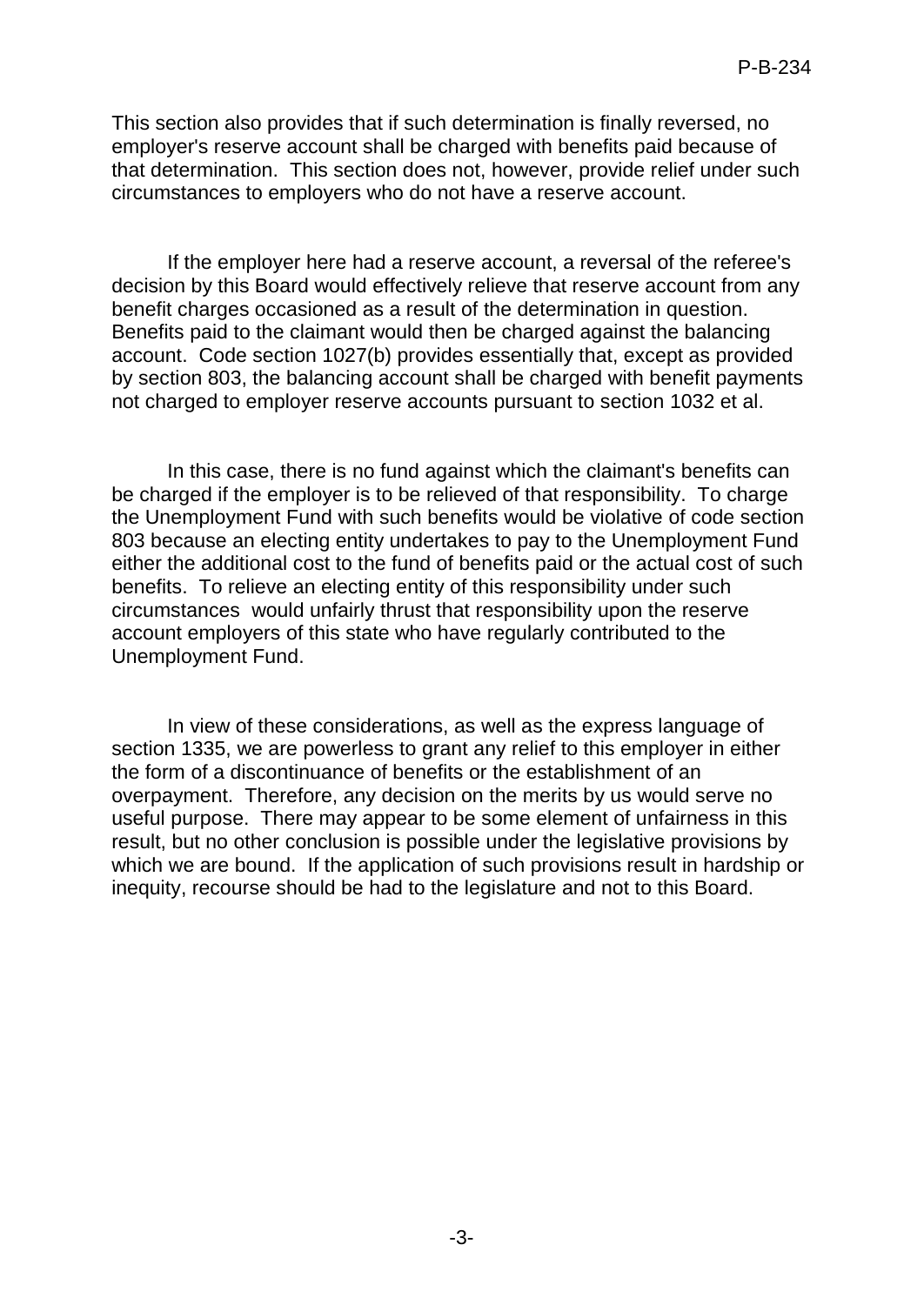# **DECISION**

The appeal is dismissed.

Sacramento, California, February 11, 1976.

CALIFORNIA UNEMPLOYMENT INSURANCE APPEALS BOARD

DON BLEWETT, Chairperson

MARILYN H. GRACE

CARL A. BRITSCHGI

RICHARD H. MARRIOTT

DISSENTING - Written Opinion Attached

HARRY K. GRAFE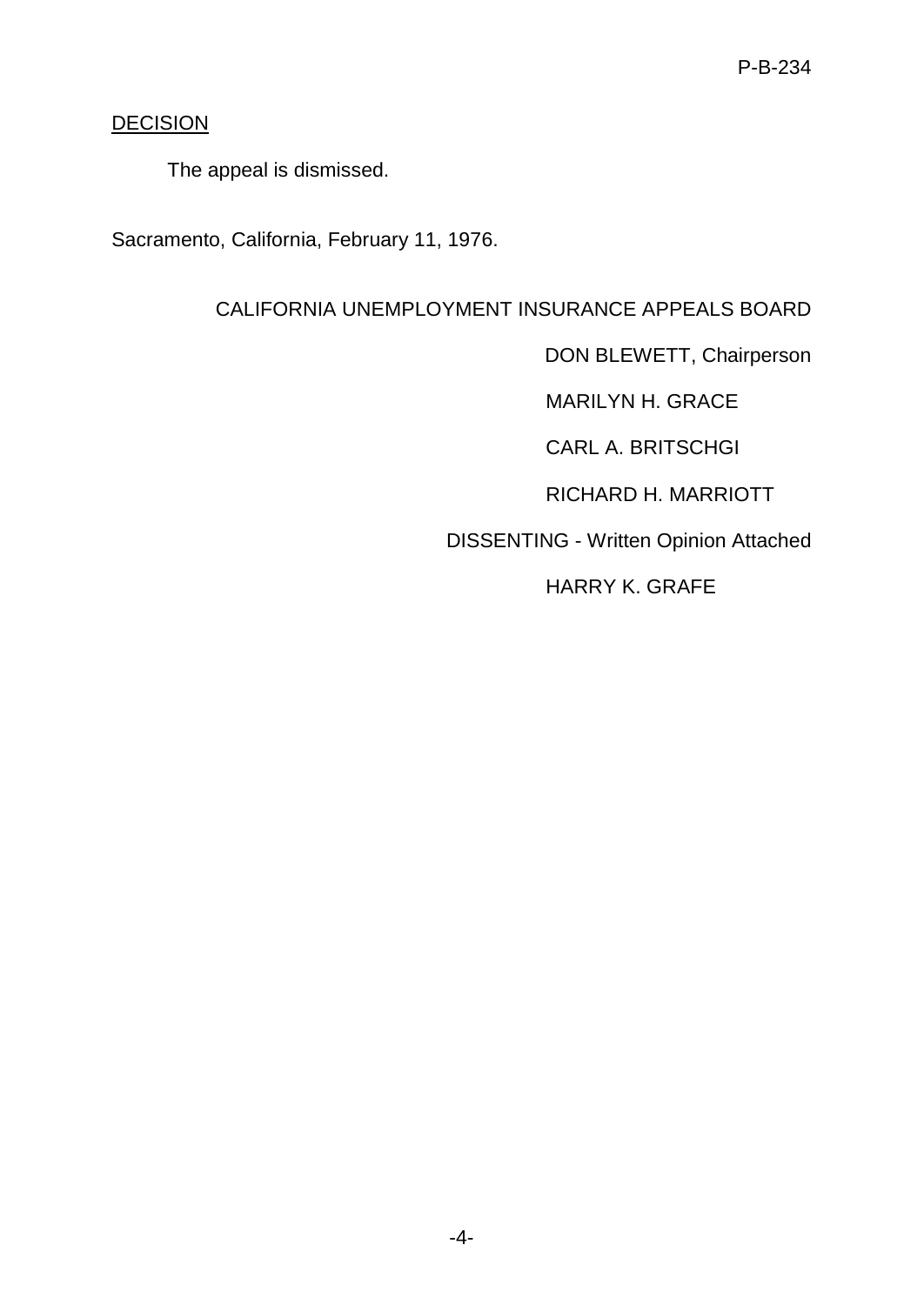## DISSENTING OPINION

#### I dissent.

I cannot accompany my colleagues on their unsanctioned invasion of the legislative domain and in their unauthorized invention of a barrier to appeals by a certain class of employers. Plainly stated, I just do not believe we possess the power to take the action asserted by the majority in this case.

To all intents and purposes, the majority opinion effectively forecloses appeals to this Board by that class of employers who have made an election pursuant to subdivision (b) of section 803 of the Unemployment Insurance Code to forego the "reserve account" method of making contributions to the Unemployment Fund. There are at least three legal reasons contraindicating such foreclosure. Additionally, there well may exist a constitutionally-based question of equal protection of the law, but I leave argument on this issue to the fertile initiative of some interested employer.

The initial legal defect involves the vehicle of the precedent decision utilized by the majority. The impact of a precedent decision is limited by section 409 of the Unemployment Insurance Code:

". . . The Director of Employment Development, the Director of Benefit Payments, and the appeals board referees shall be controlled by such precedents except as modified by judicial review."

Thus, the binding effect of a precedent decision is visited upon the two named departments and the Board's referees (now referred to as Administrative Law Judges). However, the instant precedent, by its very terms, can have no binding effect upon either department or the Administrative Law Judges. The department must still carry out its statutory obligation to make and issue determinations and to perform all functions incident thereto. And, the Administrative Law Judges must hear and decide any appeal from any such determination of the department. It is only at the Board level that the thrust of this precedent decision is felt. Such, I submit, is a misuse of the precedent decision, and is something neither contemplated nor authorized by the controlling statute.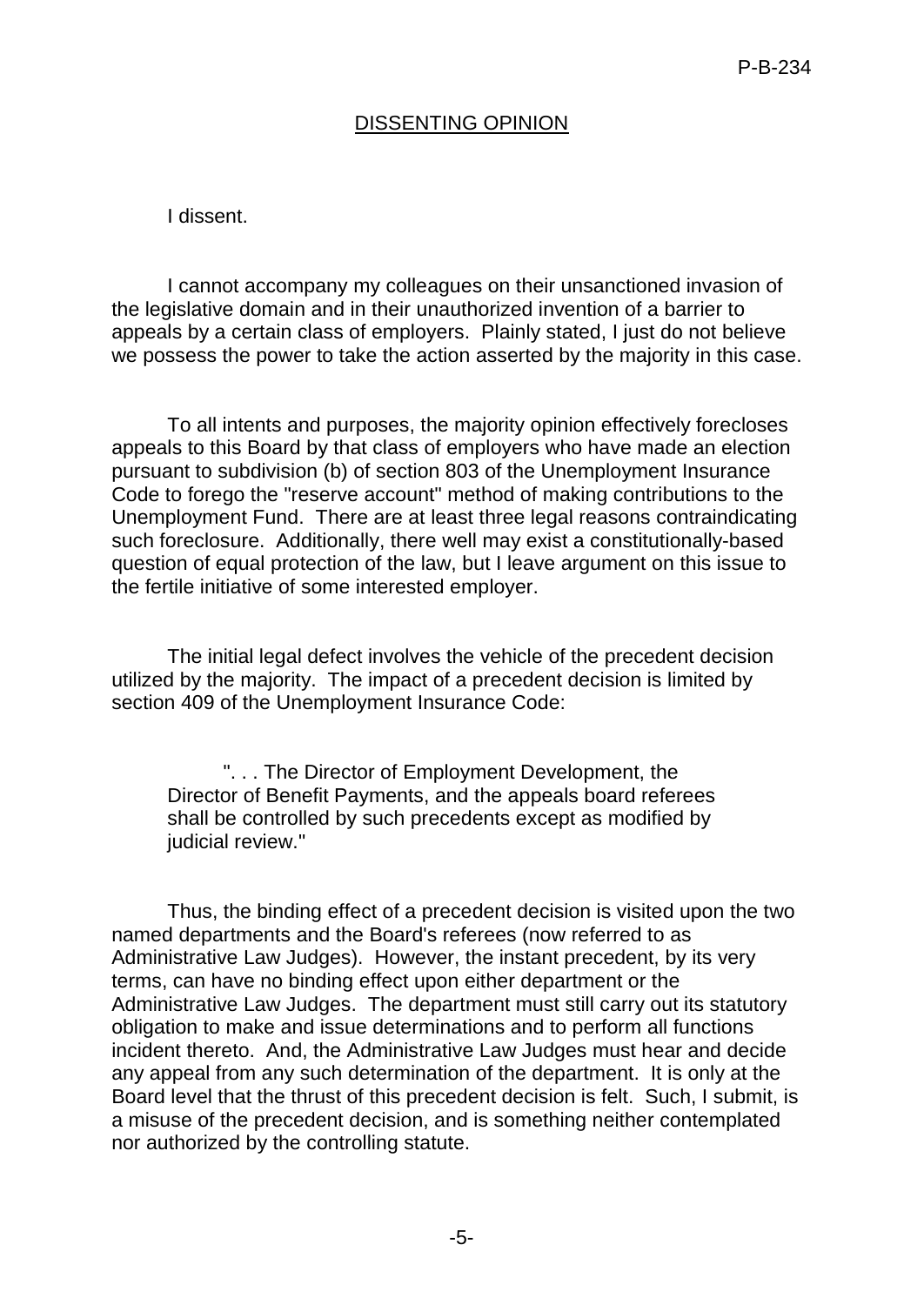Second and more serious is the majority opinion's abnegation of the statutory right of appeal given to this class of employer. Section 1336 of the Unemployment Insurance Code statutorily guarantees that: "The Director or any party to a decision by a referee may appeal to the appeals board from the decision." Section 1337 requires the Board to render a decision, generally within 60 days, "on an appeal from the decision of a referee." Nowhere in the code is there a provision denying or abrogating the right of appeal by this class of employer. Nowhere in the code is there any authority for this Board to decline to decide appeals by this class of employer.

The source of this Board's power and authority lies in the statutes enacted by the Legislature. We are not a body which derives its existence from the fundamental law of the State as set forth in the California Constitution. Rather, we are a Board of limited jurisdiction, dependent upon the Legislature for such authority as may be granted to us.

If the Legislature in its wisdom finds that this class of employer should not be afforded the right to appeal to this Board and to have its appeals decided by this Board, the Legislature has the prerogative to so enact (again, for the purpose of this discussion, laying aside the consideration of questions of basic constitutional rights). But we, as members of this Board, are patently lacking in the power to make such a rule of law. Rather, it is our function to declare the law and not make it or rewrite it (People v. White, 122 Cal. App. 2d 551), or add what has been omitted or omit what has been added (Cornwell v. Bush and Stoddard Ins., 28 Cal. App. 2d 333). We may not deviate from the language used by the Legislature when that language involves no ambiguity (Sacramento County v. Hickman, 66 Cal. 2d 841) or necessary inconsistency with the general purpose of the statute (Bakersfield Home Building Company v. McAlpine Land Development Company, 26 Cal. App. 2d 444).

We must accept and apply the law as we find it, and if its operation results in inequity or hardship in some cases, the remedy lies with the Legislature (Jordan v. Retirement Board, 35 Cal. App. 2d 653). Thus, if the Legislature is of the collective opinion that the class of employer which elects an alternate means of financing unemployment compensation coverage as allowed by subdivision (b) of section 803 should thereby forego its right to have appeals decided by this Board in "double affirmation" cases like the instant matter, the Legislature may take appropriate action to so revise the statutes. But, unless and until the Legislature takes such action, we lack the authority to enlarge or constrict our jurisdiction and the rights granted to parties by the code.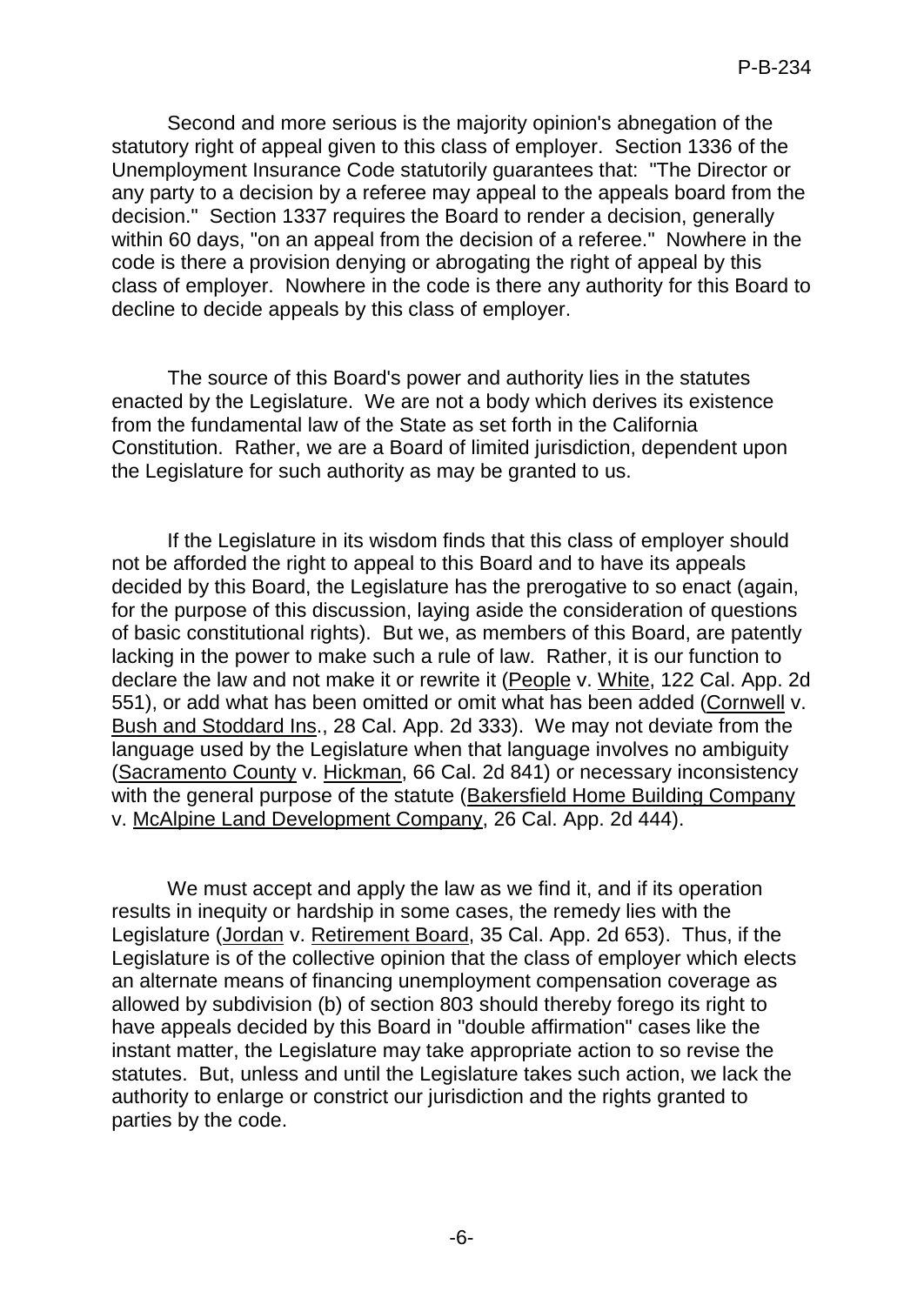A third legal ground for assault on the majority opinion arises from the express provisions of subdivision (b) of section 1335 of the Unemployment Insurance Code. Although my colleagues accurately paraphrase the provisions of said section, they fail to apply the statute properly, and by the over-reach of the majority opinion, an untold number of employers are secondary victims.

I have reviewed a number of cases in which the claimant had been employed only a relatively short time by the employer who elects an alternate means of financing unemployment compensation coverage as permitted by subdivision (b) of section 803. I submit that in such a case, the matter is far from moot, insofar as it applies to one or more base-period employers who do not come under the provisions of section 803. Our recent decision in Case No. 75-11730 is an example (and, in that case, two members of the majority herein joined me in carrying the matter through to decision). There, the claimant had been employed by the section 803-type employer for only seven months. Although we did not have the claimant's entire employment history before us as part of the record, it appeared that there could well have been one or more non-section 803 employers as claimant's base-period employers.

Even more pertinent is our recent decision in Case No. 75-11335, where the employer was a non-profit hospital, which elected coverage under section 803(b). There, the claimant had worked for the hospital for only three months and the record revealed that there were two non-section 803 employers during the claimant's base period, as the claimant had been employed by a research organization and in retail sales before his employment by the hospital. Moreover, one of the issues raised by the hospital on appeal to this Board was the assertion that the claimant had not established good cause for the reopening of the case, the claimant not having attended the first hearing and a decision adverse to him having been issued by the Administrative Law Judge. Although all issues were ultimately resolved in favor of the claimant, the fact cannot be overlooked that non-section 803 employers' reserve accounts were affected and, had the hospital prevailed on the question of good cause for reopening, the earlier decision of the Administrative Law Judge would have been reinstated and the hospital as well as the reserve accounts of the non-section 803 base-period employers would have been relieved of charges.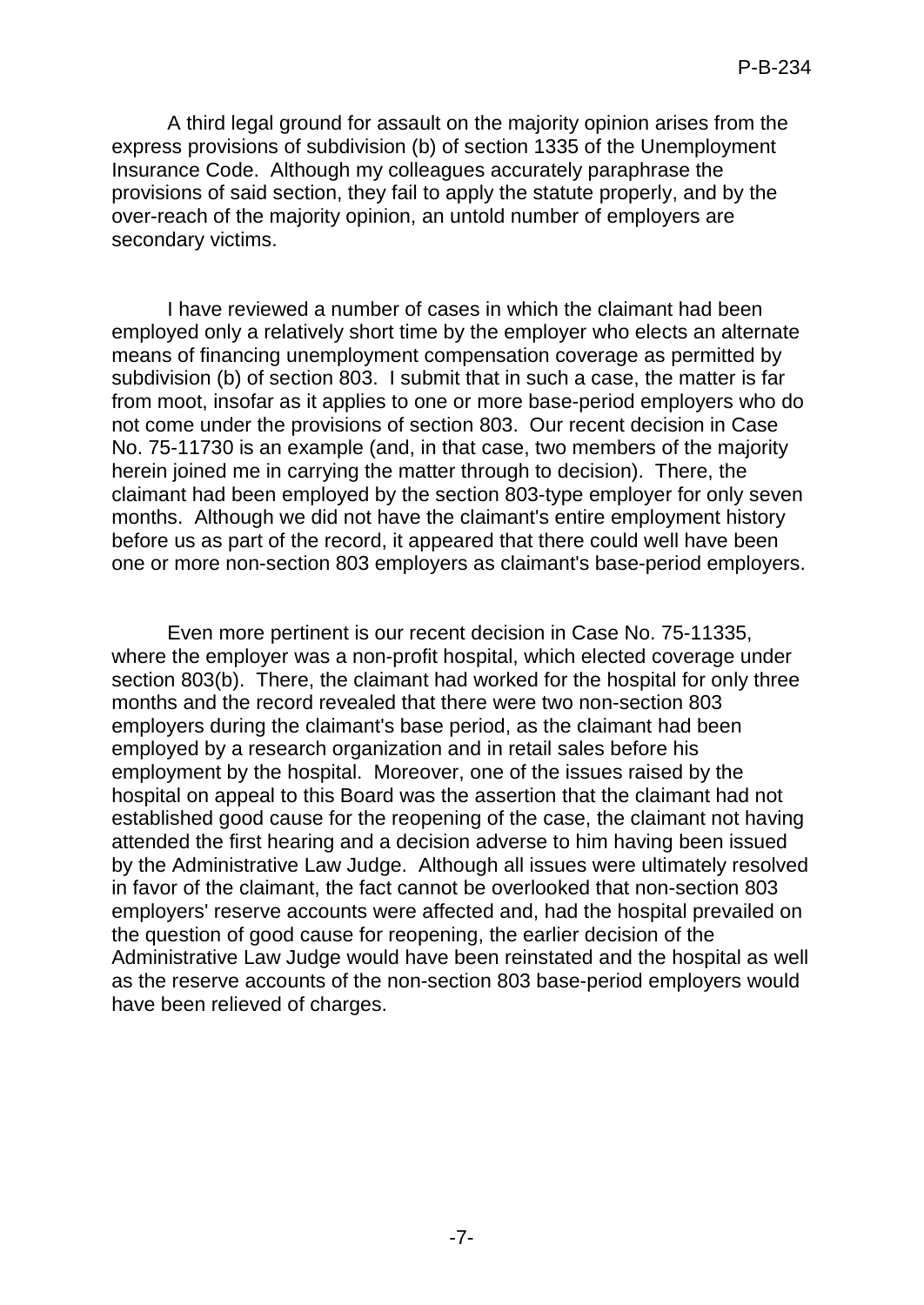To such non-section 803 base-period employer, the Board's decision on the merits is crucial. Under subdivision (b) of section 1335 of the code, although benefits continue to be payable to the claimant in a "double affirmation" [1](#page-7-0) situation:

"If such determination is finally reversed, no employer's account shall be charged with benefits paid because of that determination."

To be sure, as the majority opinion explains, by reason of the express provisions of section 803, an employer who elects an alternative method of financing unemployment compensation coverage does not obtain relief if the Board reverses a "double affirmation," as such employer has no account which was charged and thus which could be relieved of charges. But, that result is only true as to section 803 employers. For a non-section 803 base-period employer, a Board reversal of a "double affirmation" will relieve such employer's account of charges, even though such employer is not the most recent employer. Such is the effect of that portion of section 1335(b), quoted above.

Thus, the non-section 803 employer who is a base-period employer can only have the effect on his reserve account judged derivatively through the section 803 employer's appeal to this Board. Consequently, when this Board cuts off the section 803 employer's right to have his appeal decided, as the majority members herein decree, the effect is to shut off any derivative means which a non-section 803 base-period employer otherwise would have to obtain relief for his reserve account. This denial of relief by the majority herein without any alternative means of redress for the non-section 803 base-period employer is unconscionable and utterly lacking in statutory authority.

Although the instant case involves a claimant who worked for the section 803 employer for four years (thus obviating the possibility of any other base-period employer, approximately one-half the cases that have come to my attention have involved a non-section 803 base-period employer.

<span id="page-7-0"></span> 1 "Double affirmation" describes a situation in which the Department's determination finds that benefits are payable to the claimant and, following the employer's appeal, the Administrative Law Judge affirms that determination. Even though the employer may take further appeal, once there has been a "double affirmation," benefits continue to be payable, regardless, so long as the claimant is otherwise eligible.